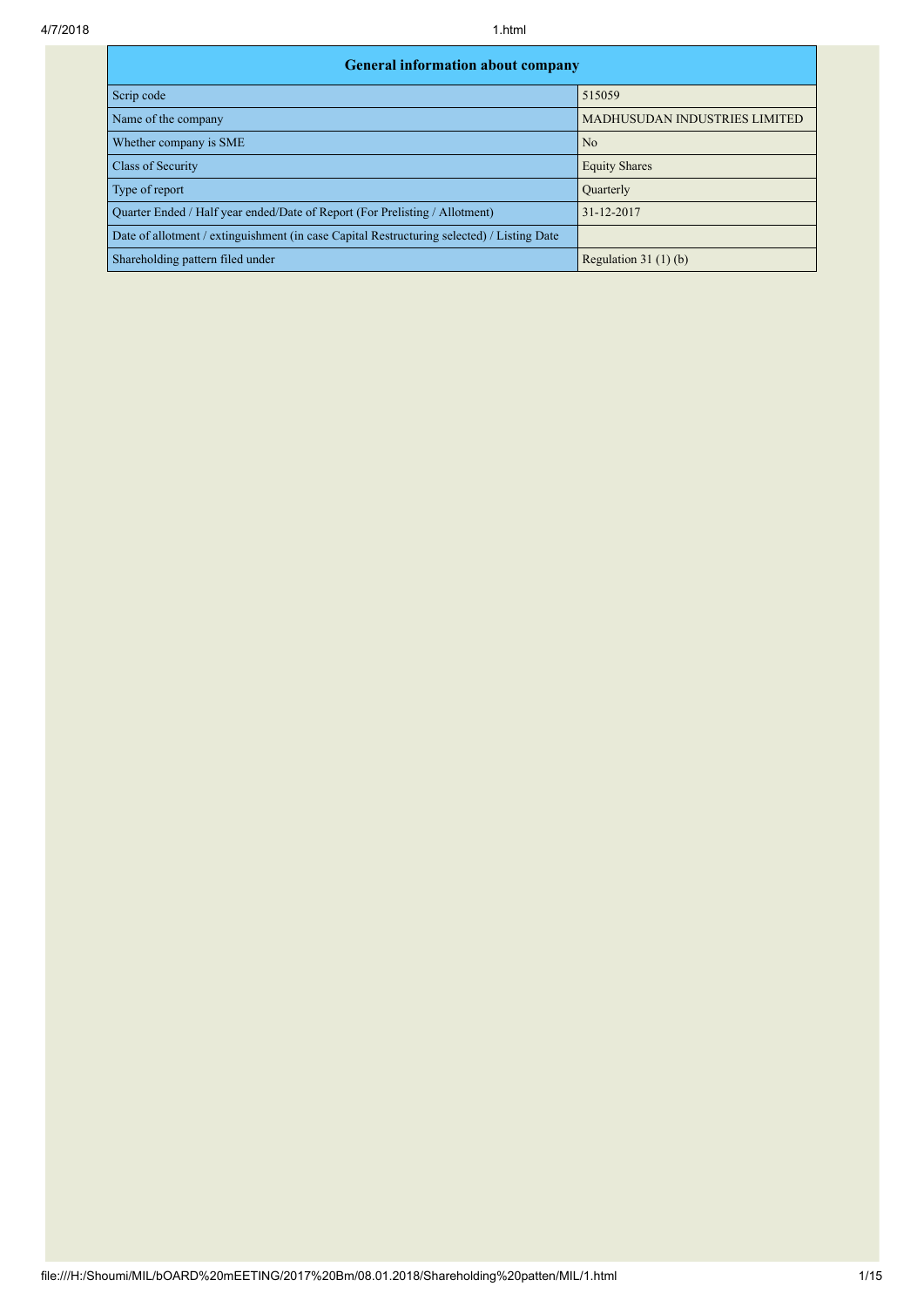| Sr. No. | <b>Particular</b>                                                                      | Yes/No         |
|---------|----------------------------------------------------------------------------------------|----------------|
|         | Whether the Listed Entity has issued any partly paid up shares?                        | No             |
|         | Whether the Listed Entity has issued any Convertible Securities?                       | No             |
|         | Whether the Listed Entity has issued any Warrants?                                     | No             |
|         | Whether the Listed Entity has any shares against which depository receipts are issued? | N <sub>0</sub> |
|         | Whether the Listed Entity has any shares in locked-in?                                 | No             |
|         | Whether any shares held by promoters are pledge or otherwise encumbered?               | No             |
|         | Whether company has equity shares with differential voting rights?                     | No             |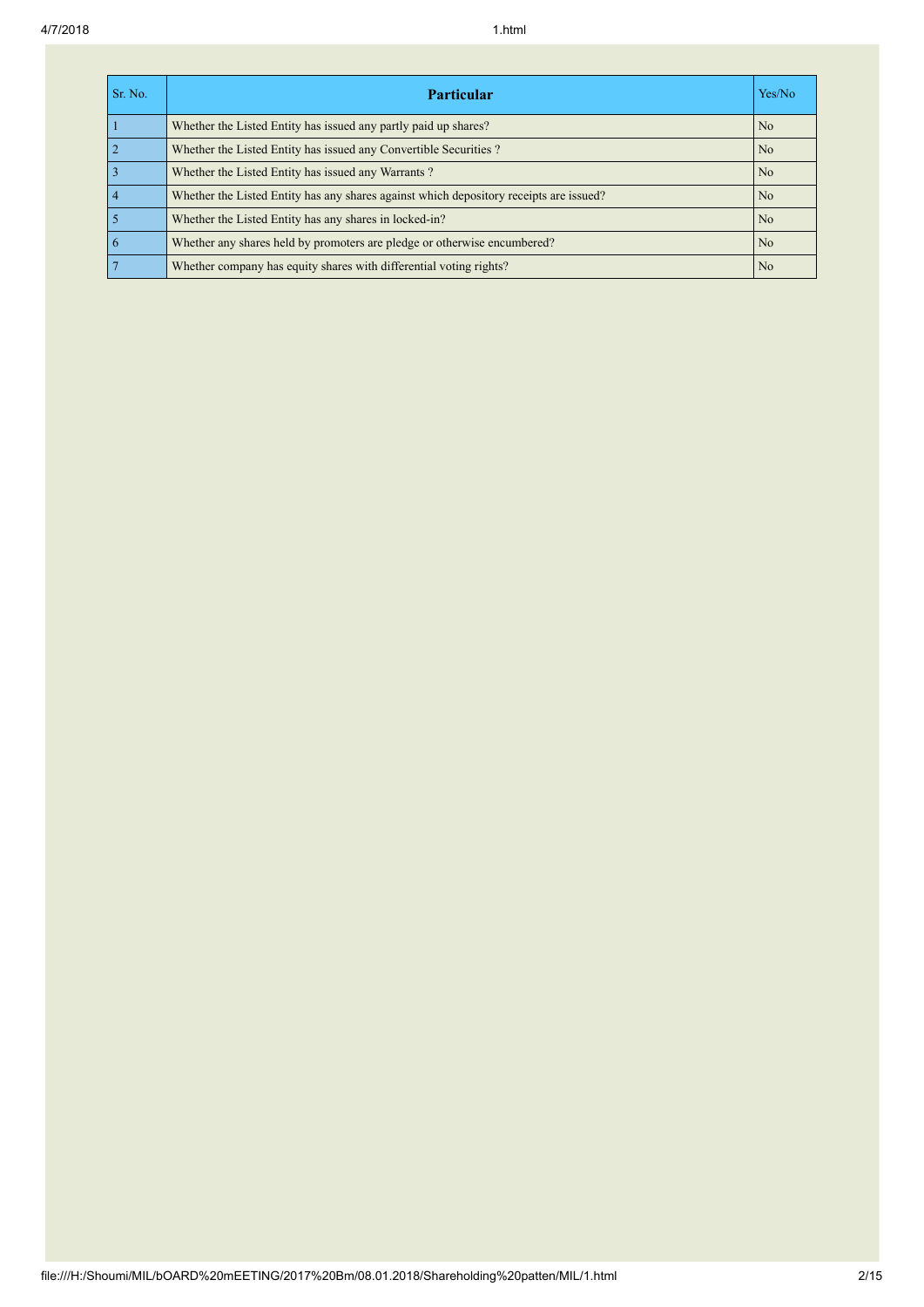| Table I - Summary Statement holding of specified securities |                                           |                                  |                                   |                    |                                              |                                                                   |                                                                                                                      |                                                                  |               |         |                     |
|-------------------------------------------------------------|-------------------------------------------|----------------------------------|-----------------------------------|--------------------|----------------------------------------------|-------------------------------------------------------------------|----------------------------------------------------------------------------------------------------------------------|------------------------------------------------------------------|---------------|---------|---------------------|
|                                                             | Category                                  | Nos. Of<br>shareholders<br>(III) | No. of<br>fully paid<br>up equity | No. Of<br>Partly   | No. Of<br>shares<br>underlying<br>Depository | Total nos.<br>shares<br>held (VII)<br>$= (IV) +$<br>$(V)$ + $(V)$ | Shareholding as a<br>% of total no. of<br>shares (calculated<br>as per SCRR, 1957)<br>(VIII) As a % of<br>$(A+B+C2)$ | Number of Voting Rights held in each<br>class of securities (IX) |               |         |                     |
| Category<br>$\left( \mathrm{I}\right)$                      | of<br>shareholder                         |                                  |                                   | paid-up<br>equity  |                                              |                                                                   |                                                                                                                      | No of Voting (XIV) Rights                                        |               |         | Total as a          |
| (II)                                                        |                                           |                                  | shares<br>held $(IV)$             | shares<br>held (V) | Receipts<br>(VI)                             |                                                                   |                                                                                                                      | Class<br>eg: $X$                                                 | Class<br>eg:y | Total   | $%$ of<br>$(A+B+C)$ |
| (A)                                                         | Promoter<br>$\&$<br>Promoter<br>Group     | 8                                | 3146286                           |                    |                                              | 3146286                                                           | 58.54                                                                                                                | 3146286                                                          |               | 3146286 | 58.54               |
| (B)                                                         | Public                                    | 5244                             | 2228714                           |                    |                                              | 2228714                                                           | 41.46                                                                                                                | 2228714                                                          |               | 2228714 | 41.46               |
| (C)                                                         | Non<br>Promoter-<br>Non Public            |                                  |                                   |                    |                                              |                                                                   |                                                                                                                      |                                                                  |               |         |                     |
| (C1)                                                        | <b>Shares</b><br>underlying<br><b>DRs</b> |                                  |                                   |                    |                                              |                                                                   |                                                                                                                      |                                                                  |               |         |                     |
| (C2)                                                        | Shares held<br>by<br>Employee<br>Trusts   |                                  |                                   |                    |                                              |                                                                   |                                                                                                                      |                                                                  |               |         |                     |
|                                                             | Total                                     | 5252                             | 5375000                           |                    |                                              | 5375000                                                           | 100                                                                                                                  | 5375000                                                          |               | 5375000 | 100                 |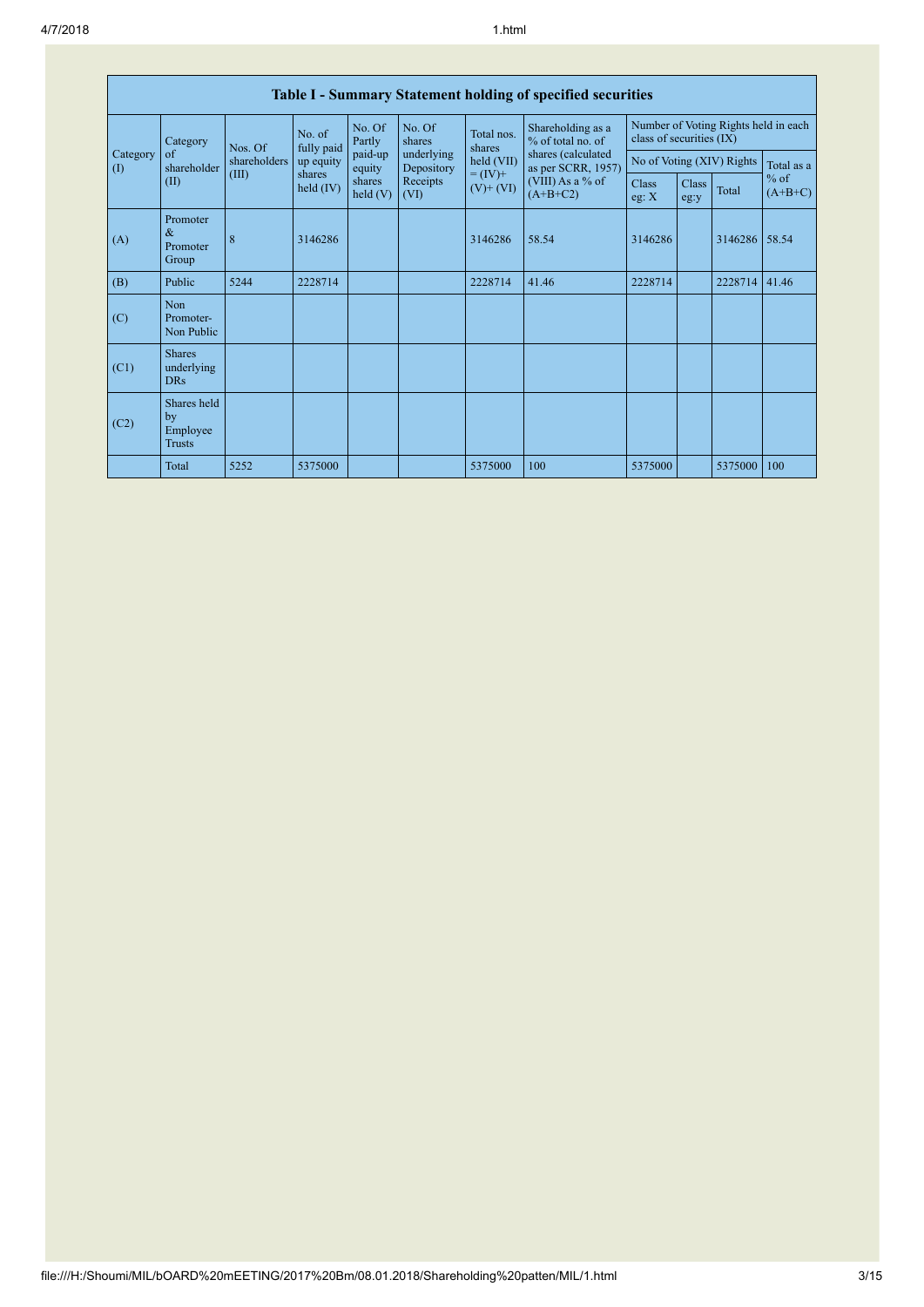| Table I - Summary Statement holding of specified securities |                                                |                                          |                                                                                    |                                                                                                               |                                                                                                                                                                                  |                                        |                                                         |                                                                               |                                                         |                                       |
|-------------------------------------------------------------|------------------------------------------------|------------------------------------------|------------------------------------------------------------------------------------|---------------------------------------------------------------------------------------------------------------|----------------------------------------------------------------------------------------------------------------------------------------------------------------------------------|----------------------------------------|---------------------------------------------------------|-------------------------------------------------------------------------------|---------------------------------------------------------|---------------------------------------|
| Category<br>$\left( \mathrm{I}\right)$                      | Category<br>of<br>shareholder<br>(II)<br>(X)   | No. Of<br><b>Shares</b><br>Underlying    | No. of<br><b>Shares</b><br>Underlying<br>Outstanding<br><b>Warrants</b><br>$(X_i)$ | No. Of Shares<br>Underlying<br>Outstanding<br>convertible<br>securities and<br>No. Of<br>Warrants (Xi)<br>(a) | Shareholding, as a %<br>assuming full<br>conversion of<br>convertible securities (<br>as a percentage of<br>diluted share capital)<br>$(XI) = (VII)+(X) As a %$<br>of $(A+B+C2)$ | Number of<br>Locked in<br>shares (XII) |                                                         | Number of<br><b>Shares</b><br>pledged or<br>otherwise<br>encumbered<br>(XIII) |                                                         | Number of<br>equity shares<br>held in |
|                                                             |                                                | Outstanding<br>convertible<br>securities |                                                                                    |                                                                                                               |                                                                                                                                                                                  | No.<br>(a)                             | As a<br>$%$ of<br>total<br><b>Shares</b><br>held<br>(b) | No.<br>(a)                                                                    | As a<br>$%$ of<br>total<br><b>Shares</b><br>held<br>(b) | dematerialized<br>form $(XIV)$        |
| (A)                                                         | Promoter<br>$\&$<br>Promoter<br>Group          |                                          |                                                                                    |                                                                                                               | 58.54                                                                                                                                                                            |                                        |                                                         |                                                                               |                                                         | 3146286                               |
| (B)                                                         | Public                                         |                                          |                                                                                    |                                                                                                               | 41.46                                                                                                                                                                            |                                        |                                                         |                                                                               |                                                         | 1842987                               |
| (C)                                                         | Non<br>Promoter-<br>Non Public                 |                                          |                                                                                    |                                                                                                               |                                                                                                                                                                                  |                                        |                                                         |                                                                               |                                                         |                                       |
| (C1)                                                        | <b>Shares</b><br>underlying<br><b>DRs</b>      |                                          |                                                                                    |                                                                                                               |                                                                                                                                                                                  |                                        |                                                         |                                                                               |                                                         |                                       |
| (C2)                                                        | Shares held<br>by<br>Employee<br><b>Trusts</b> |                                          |                                                                                    |                                                                                                               |                                                                                                                                                                                  |                                        |                                                         |                                                                               |                                                         |                                       |
|                                                             | Total                                          |                                          |                                                                                    |                                                                                                               | 100                                                                                                                                                                              |                                        |                                                         |                                                                               |                                                         | 4989273                               |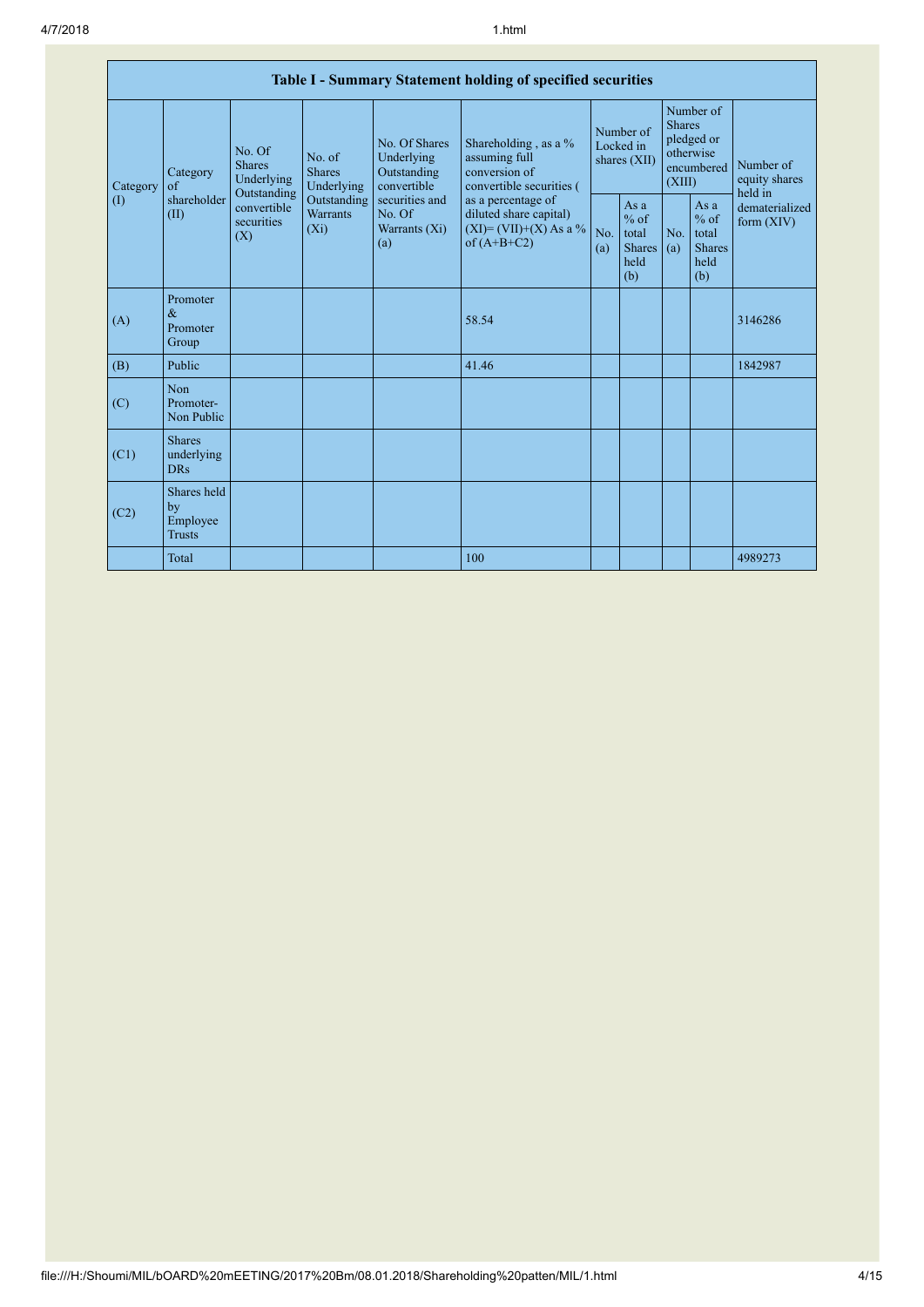| Table II - Statement showing shareholding pattern of the Promoter and Promoter Group        |                                                                                                                     |                                  |                            |                                 |                                    |                             |                                              |                                                                  |               |               |                           |
|---------------------------------------------------------------------------------------------|---------------------------------------------------------------------------------------------------------------------|----------------------------------|----------------------------|---------------------------------|------------------------------------|-----------------------------|----------------------------------------------|------------------------------------------------------------------|---------------|---------------|---------------------------|
|                                                                                             |                                                                                                                     |                                  | No. of                     | No.<br><b>Of</b>                | No. Of                             | Total<br>nos.               | Shareholding<br>as a % of total              | Number of Voting Rights held in<br>each class of securities (IX) |               |               |                           |
| Sr.                                                                                         | Category & Name<br>of the<br>Shareholders (I)                                                                       | Nos. Of<br>shareholders<br>(III) | fully<br>paid up<br>equity | Partly<br>paid-<br>up<br>equity | shares<br>underlying<br>Depository | shares<br>held<br>$(VII) =$ | no. of shares<br>(calculated as<br>per SCRR, | No of Voting (XIV) Rights                                        |               |               | Total<br>as a $%$<br>of   |
|                                                                                             |                                                                                                                     |                                  | shares<br>held (IV)        | shares<br>held<br>(V)           | Receipts<br>(VI)                   | $(IV)+$<br>$(V)$ +<br>(VI)  | 1957) (VIII)<br>As a % of<br>$(A+B+C2)$      | Class eg:<br>$\boldsymbol{\mathrm{X}}$                           | Class<br>eg:y | Total         | Total<br>Voting<br>rights |
| A                                                                                           | Table II - Statement showing shareholding pattern of the Promoter and Promoter Group                                |                                  |                            |                                 |                                    |                             |                                              |                                                                  |               |               |                           |
| (1)                                                                                         | Indian                                                                                                              |                                  |                            |                                 |                                    |                             |                                              |                                                                  |               |               |                           |
| (a)                                                                                         | Individuals/Hindu<br>undivided Family                                                                               | $\overline{3}$                   | 1130942                    |                                 |                                    | 1130942                     | 21.04                                        | 1130942                                                          |               | 1130942       | 21.04                     |
| (d)                                                                                         | Any Other<br>(specify)                                                                                              | 5                                | 2015344                    |                                 |                                    | 2015344                     | 37.49                                        | 2015344                                                          |               | 2015344       | 37.49                     |
| Sub-Total (A)<br>(1)                                                                        |                                                                                                                     | 8                                | 3146286                    |                                 |                                    | 3146286                     | 58.54                                        | 3146286                                                          |               | 3146286       | 58.54                     |
| (2)                                                                                         | Foreign                                                                                                             |                                  |                            |                                 |                                    |                             |                                              |                                                                  |               |               |                           |
| Total<br>Shareholding<br>of Promoter<br>and Promoter<br>Group $(A)=$<br>$(A)(1)+(A)$<br>(2) |                                                                                                                     | $\,$ 8 $\,$                      | 3146286                    |                                 |                                    | 3146286                     | 58.54                                        | 3146286                                                          |               | 3146286 58.54 |                           |
| $\bf{B}$                                                                                    | Table III - Statement showing shareholding pattern of the Public shareholder                                        |                                  |                            |                                 |                                    |                             |                                              |                                                                  |               |               |                           |
| (1)                                                                                         | Institutions                                                                                                        |                                  |                            |                                 |                                    |                             |                                              |                                                                  |               |               |                           |
| (a)                                                                                         | <b>Mutual Funds</b>                                                                                                 | 3                                | 275                        |                                 |                                    | 275                         | 0.01                                         | 275                                                              |               | 275           | 0.01                      |
| (f)                                                                                         | Financial<br><b>Institutions/Banks</b>                                                                              | $\,$ 8 $\,$                      | 2625                       |                                 |                                    | 2625                        | 0.05                                         | 2625                                                             |               | 2625          | 0.05                      |
| (g)                                                                                         | Insurance<br>Companies                                                                                              | 5                                | 268492                     |                                 |                                    | 268492                      | 5                                            | 268492                                                           |               | 268492        | 5                         |
| Sub-Total (B)<br>(1)                                                                        |                                                                                                                     | 16                               | 271392                     |                                 |                                    | 271392                      | 5.05                                         | 271392                                                           |               | 271392        | 5.05                      |
| (3)                                                                                         | Non-institutions                                                                                                    |                                  |                            |                                 |                                    |                             |                                              |                                                                  |               |               |                           |
| (a(i))                                                                                      | Individuals -<br>i.Individual<br>shareholders<br>holding nominal<br>share capital up to<br>Rs. 2 lakhs.             | 5094                             | 1283125                    |                                 |                                    | 1283125                     | 23.87                                        | 1283125                                                          |               | 1283125       | 23.87                     |
| (a(ii))                                                                                     | Individuals - ii.<br>Individual<br>shareholders<br>holding nominal<br>share capital in<br>excess of Rs. 2<br>lakhs. | 6                                | 472400                     |                                 |                                    | 472400                      | 8.79                                         | 472400                                                           |               | 472400        | 8.79                      |
| (e)                                                                                         | Any Other<br>(specify)                                                                                              | 128                              | 201797                     |                                 |                                    | 201797                      | 3.75                                         | 201797                                                           |               | 201797        | 3.75                      |
| Sub-Total (B)<br>(3)                                                                        |                                                                                                                     | 5228                             | 1957322                    |                                 |                                    | 1957322                     | 36.42                                        | 1957322                                                          |               | 1957322       | 36.42                     |
| <b>Total Public</b><br>Shareholding<br>$(B)= (B)(1) +$<br>$(B)(2)+(B)(3)$                   |                                                                                                                     | 5244                             | 2228714                    |                                 |                                    | 2228714                     | 41.46                                        | 2228714                                                          |               | 2228714 41.46 |                           |
| ${\bf C}$                                                                                   | Table IV - Statement showing shareholding pattern of the Non Promoter- Non Public shareholder                       |                                  |                            |                                 |                                    |                             |                                              |                                                                  |               |               |                           |
| Total (<br>$A+B+C2$ )                                                                       |                                                                                                                     | 5252                             | 5375000                    |                                 |                                    | 5375000                     | 100                                          | 5375000                                                          |               | 5375000       | 100                       |
| Total<br>$(A+B+C)$                                                                          |                                                                                                                     | 5252                             | 5375000                    |                                 |                                    | 5375000                     | 100                                          | 5375000                                                          |               | 5375000       | 100                       |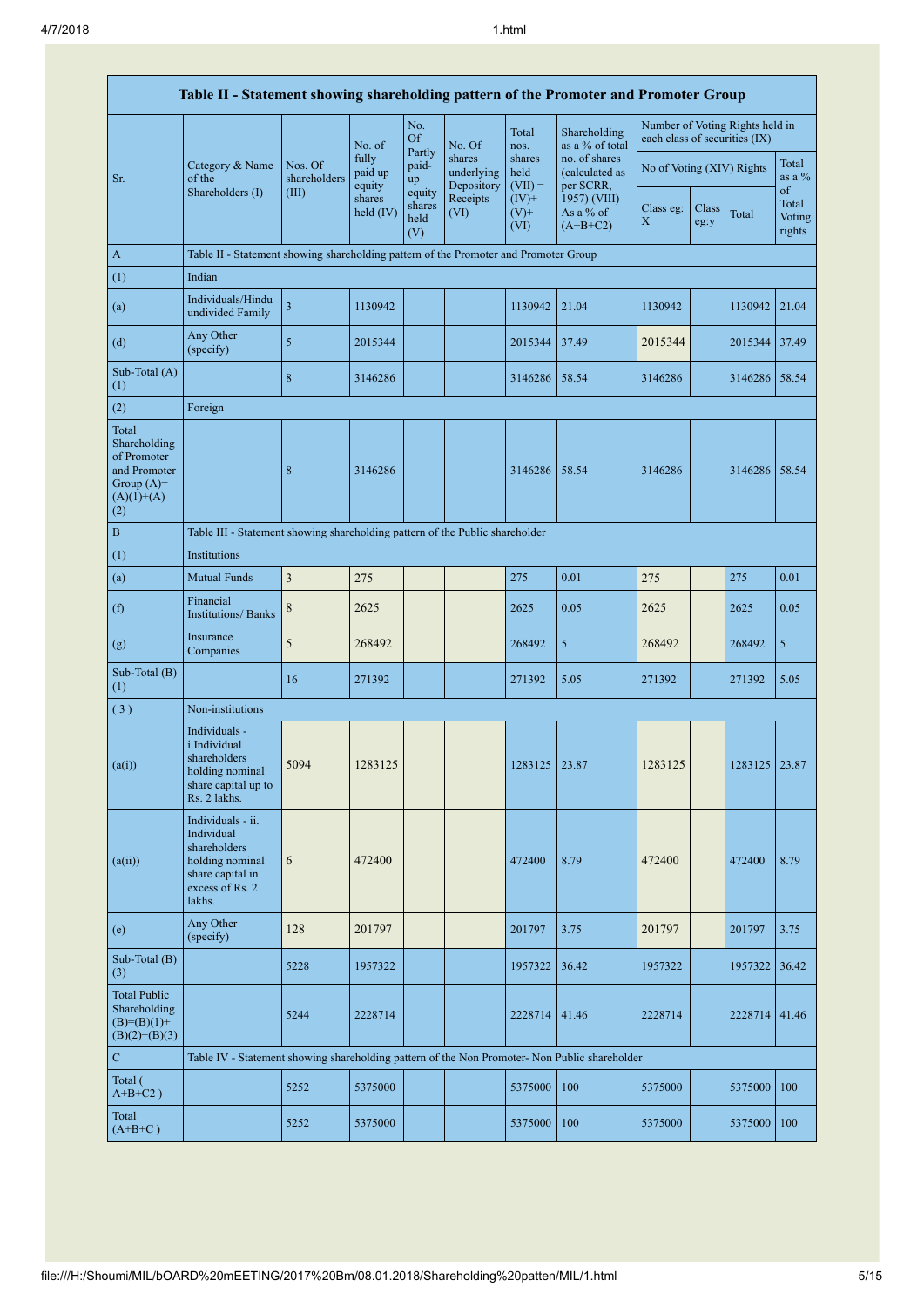| Table II - Statement showing shareholding pattern of the Promoter and Promoter Group    |                                                                                          |                                                                                                                                                                                                    |                                                                                   |                                                                                               |                                                  |            |                                                                               |                                |                                       |  |
|-----------------------------------------------------------------------------------------|------------------------------------------------------------------------------------------|----------------------------------------------------------------------------------------------------------------------------------------------------------------------------------------------------|-----------------------------------------------------------------------------------|-----------------------------------------------------------------------------------------------|--------------------------------------------------|------------|-------------------------------------------------------------------------------|--------------------------------|---------------------------------------|--|
|                                                                                         | No. Of<br><b>Shares</b><br>Underlying<br>Outstanding<br>convertible<br>securities<br>(X) | No. Of Shares<br>No. of<br>Underlying<br><b>Shares</b><br>Outstanding<br>Underlying<br>convertible<br>Outstanding<br>securities and<br><b>Warrants</b><br>No. Of Warrants<br>$(X_i)$<br>$(Xi)$ (a) |                                                                                   | Shareholding, as a %<br>assuming full conversion of<br>convertible securities (as a           | Number of<br>Locked in<br>shares (XII)           |            | Number of<br><b>Shares</b><br>pledged or<br>otherwise<br>encumbered<br>(XIII) |                                | Number of<br>equity shares<br>held in |  |
| Sr.                                                                                     |                                                                                          |                                                                                                                                                                                                    | percentage of diluted share<br>capital) (XI)= $(VII)+(X)$ As<br>a % of $(A+B+C2)$ | No.<br>(a)                                                                                    | As a<br>$%$ of<br>total<br>Shares<br>held<br>(b) | No.<br>(a) | As a<br>$%$ of<br>total<br><b>Shares</b><br>held<br>(b)                       | dematerialized<br>form $(XIV)$ |                                       |  |
| $\mathbf{A}$                                                                            |                                                                                          | Table II - Statement showing shareholding pattern of the Promoter and Promoter Group                                                                                                               |                                                                                   |                                                                                               |                                                  |            |                                                                               |                                |                                       |  |
| (1)                                                                                     | Indian                                                                                   |                                                                                                                                                                                                    |                                                                                   |                                                                                               |                                                  |            |                                                                               |                                |                                       |  |
| (a)                                                                                     |                                                                                          |                                                                                                                                                                                                    |                                                                                   | 21.04                                                                                         |                                                  |            |                                                                               |                                | 1130942                               |  |
| (d)                                                                                     |                                                                                          |                                                                                                                                                                                                    |                                                                                   | 37.49                                                                                         |                                                  |            |                                                                               |                                | 2015344                               |  |
| Sub-Total (A)<br>(1)                                                                    |                                                                                          |                                                                                                                                                                                                    |                                                                                   | 58.54                                                                                         |                                                  |            |                                                                               |                                | 3146286                               |  |
| (2)                                                                                     | Foreign                                                                                  |                                                                                                                                                                                                    |                                                                                   |                                                                                               |                                                  |            |                                                                               |                                |                                       |  |
| Total<br>Shareholding<br>of Promoter<br>and Promoter<br>Group $(A)=$<br>$(A)(1)+(A)(2)$ |                                                                                          |                                                                                                                                                                                                    |                                                                                   | 58.54                                                                                         |                                                  |            |                                                                               |                                | 3146286                               |  |
| $\, {\bf B}$                                                                            |                                                                                          |                                                                                                                                                                                                    |                                                                                   | Table III - Statement showing shareholding pattern of the Public shareholder                  |                                                  |            |                                                                               |                                |                                       |  |
| (1)                                                                                     | Institutions                                                                             |                                                                                                                                                                                                    |                                                                                   |                                                                                               |                                                  |            |                                                                               |                                |                                       |  |
| (a)                                                                                     |                                                                                          |                                                                                                                                                                                                    |                                                                                   | 0.01                                                                                          |                                                  |            |                                                                               |                                | $\boldsymbol{0}$                      |  |
| (f)                                                                                     |                                                                                          |                                                                                                                                                                                                    |                                                                                   | 0.05                                                                                          |                                                  |            |                                                                               |                                | $\mathbf{0}$                          |  |
| (g)                                                                                     |                                                                                          |                                                                                                                                                                                                    |                                                                                   | 5                                                                                             |                                                  |            |                                                                               |                                | 268492                                |  |
| Sub-Total (B)<br>(1)                                                                    |                                                                                          |                                                                                                                                                                                                    |                                                                                   | 5.05                                                                                          |                                                  |            |                                                                               |                                | 268492                                |  |
| (3)                                                                                     | Non-institutions                                                                         |                                                                                                                                                                                                    |                                                                                   |                                                                                               |                                                  |            |                                                                               |                                |                                       |  |
| (a(i))                                                                                  |                                                                                          |                                                                                                                                                                                                    |                                                                                   | 23.87                                                                                         |                                                  |            |                                                                               |                                | 909818                                |  |
| (a(ii))                                                                                 |                                                                                          |                                                                                                                                                                                                    |                                                                                   | 8.79                                                                                          |                                                  |            |                                                                               |                                | 472400                                |  |
| (e)                                                                                     |                                                                                          |                                                                                                                                                                                                    |                                                                                   | 3.75                                                                                          |                                                  |            |                                                                               |                                | 192277                                |  |
| Sub-Total (B)<br>(3)                                                                    |                                                                                          |                                                                                                                                                                                                    |                                                                                   | 36.42                                                                                         |                                                  |            |                                                                               |                                | 1574495                               |  |
| <b>Total Public</b><br>Shareholding<br>$(B)= (B)(1) +$<br>$(B)(2)+(B)(3)$               |                                                                                          |                                                                                                                                                                                                    |                                                                                   | 41.46                                                                                         |                                                  |            |                                                                               |                                | 1842987                               |  |
| $\mathbf C$                                                                             |                                                                                          |                                                                                                                                                                                                    |                                                                                   | Table IV - Statement showing shareholding pattern of the Non Promoter- Non Public shareholder |                                                  |            |                                                                               |                                |                                       |  |
| Total (<br>$A+B+C2$ )                                                                   |                                                                                          |                                                                                                                                                                                                    |                                                                                   | 100                                                                                           |                                                  |            |                                                                               |                                | 4989273                               |  |
| Total (A+B+C<br>$\lambda$                                                               |                                                                                          |                                                                                                                                                                                                    |                                                                                   | 100                                                                                           |                                                  |            |                                                                               |                                | 4989273                               |  |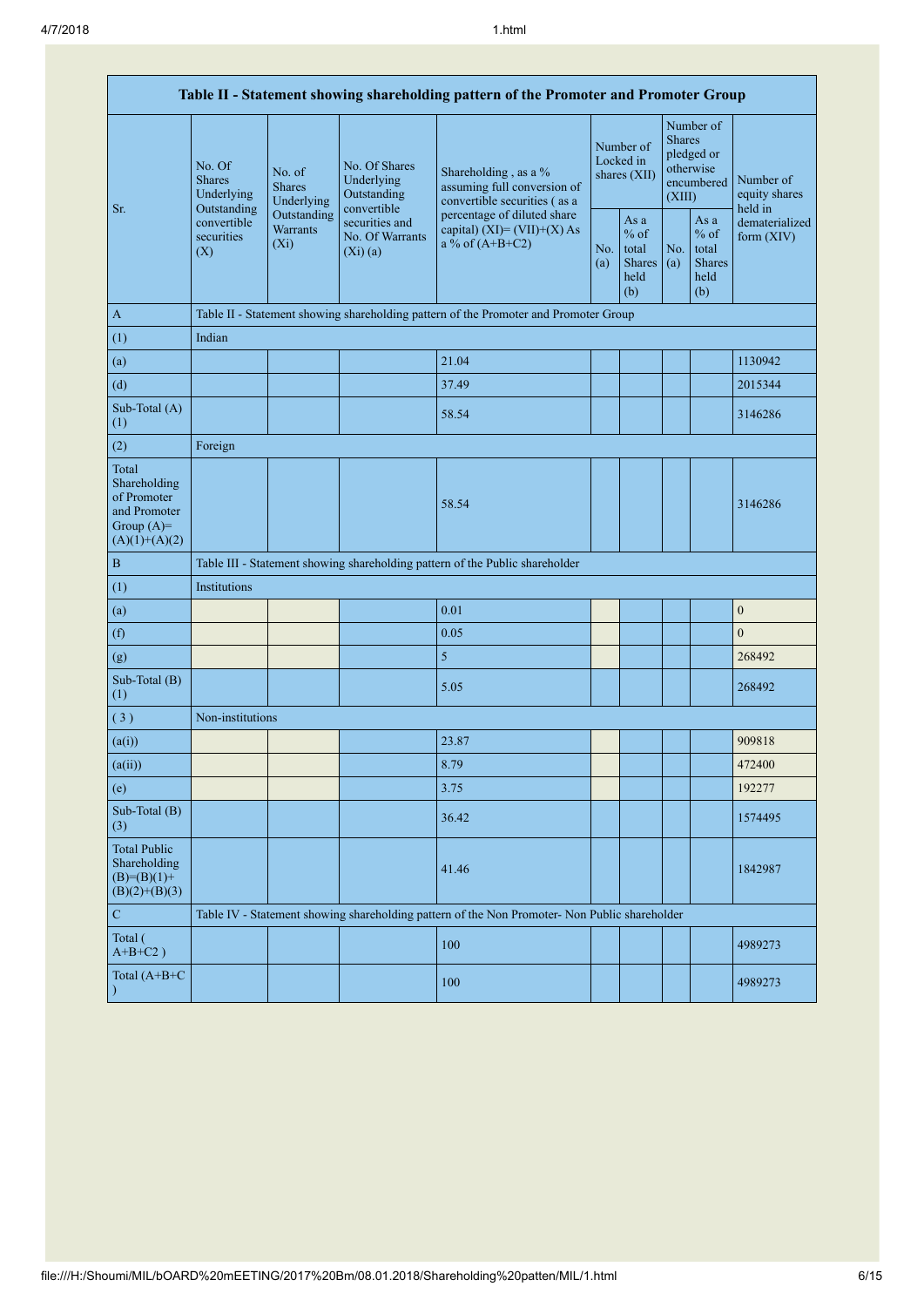| <b>Individuals/Hindu undivided Family</b>                                                                                                                                                   |                                                               |                      |                    |                       |  |  |  |  |  |  |
|---------------------------------------------------------------------------------------------------------------------------------------------------------------------------------------------|---------------------------------------------------------------|----------------------|--------------------|-----------------------|--|--|--|--|--|--|
| Searial No.                                                                                                                                                                                 | $\mathbf{1}$                                                  | $\overline{2}$       | $\mathfrak{Z}$     |                       |  |  |  |  |  |  |
| Name of the<br>Shareholders (I)                                                                                                                                                             | <b>SMITI SOMANY</b>                                           | <b>VIKRAM SOMANY</b> | DEEPSHIKHA KHAITAN | Click here to go back |  |  |  |  |  |  |
| PAN (II)                                                                                                                                                                                    | ALNPS7138R                                                    | AKUPS8219B           | AGCPK8668E         | Total                 |  |  |  |  |  |  |
| No. of fully paid<br>up equity shares<br>held (IV)                                                                                                                                          | 613120                                                        | 498264               | 19558              | 1130942               |  |  |  |  |  |  |
| No. Of Partly paid-<br>up equity shares<br>$\text{held}$ (V)                                                                                                                                |                                                               |                      |                    |                       |  |  |  |  |  |  |
| No. Of shares<br>underlying<br>Depository<br>Receipts (VI)                                                                                                                                  |                                                               |                      |                    |                       |  |  |  |  |  |  |
| Total nos. shares<br>held $(VII) = (IV) +$<br>$(V)+(VI)$                                                                                                                                    | 613120                                                        | 498264               | 19558              | 1130942               |  |  |  |  |  |  |
| Shareholding as a<br>% of total no. of<br>shares (calculated<br>as per SCRR,<br>1957) (VIII) As a<br>% of $(A+B+C2)$                                                                        | 11.41                                                         | 9.27                 | 0.36               | 21.04                 |  |  |  |  |  |  |
|                                                                                                                                                                                             | Number of Voting Rights held in each class of securities (IX) |                      |                    |                       |  |  |  |  |  |  |
| Class eg:X                                                                                                                                                                                  | 613120                                                        | 498264               | 19558              | 1130942               |  |  |  |  |  |  |
| Class eg:y                                                                                                                                                                                  |                                                               |                      |                    |                       |  |  |  |  |  |  |
| Total                                                                                                                                                                                       | 613120                                                        | 498264               | 19558              | 1130942               |  |  |  |  |  |  |
| Total as a % of<br><b>Total Voting rights</b>                                                                                                                                               | 11.41                                                         | 9.27                 | 0.36               | 21.04                 |  |  |  |  |  |  |
| No. Of Shares<br>Underlying<br>Outstanding<br>convertible<br>securities $(X)$                                                                                                               |                                                               |                      |                    |                       |  |  |  |  |  |  |
| No. of Shares<br>Underlying<br>Outstanding<br>Warrants (Xi)                                                                                                                                 |                                                               |                      |                    |                       |  |  |  |  |  |  |
| No. Of Shares<br>Underlying<br>Outstanding<br>convertible<br>securities and No.<br>Of Warrants (Xi)<br>(a)                                                                                  |                                                               |                      |                    |                       |  |  |  |  |  |  |
| Shareholding, as a<br>% assuming full<br>conversion of<br>convertible<br>securities (as a<br>percentage of<br>diluted share<br>capital) $(XI)$ =<br>$(VII)+(Xi)(a)$ As a<br>% of $(A+B+C2)$ | 11.41                                                         | 9.27                 | 0.36               | 21.04                 |  |  |  |  |  |  |
| Number of Locked in shares (XII)                                                                                                                                                            |                                                               |                      |                    |                       |  |  |  |  |  |  |
| No. (a)                                                                                                                                                                                     |                                                               |                      |                    |                       |  |  |  |  |  |  |
| As a % of total<br>Shares held (b)                                                                                                                                                          |                                                               |                      |                    |                       |  |  |  |  |  |  |
|                                                                                                                                                                                             | Number of Shares pledged or otherwise encumbered (XIII)       |                      |                    |                       |  |  |  |  |  |  |
| No. $(a)$                                                                                                                                                                                   |                                                               |                      |                    |                       |  |  |  |  |  |  |
| As a % of total<br>Shares held (b)                                                                                                                                                          |                                                               |                      |                    |                       |  |  |  |  |  |  |
| Number of equity<br>shares held in<br>dematerialized<br>form $(XIV)$                                                                                                                        | 613120                                                        | 498264               | 19558              | 1130942               |  |  |  |  |  |  |
| Reason for not providing PAN                                                                                                                                                                |                                                               |                      |                    |                       |  |  |  |  |  |  |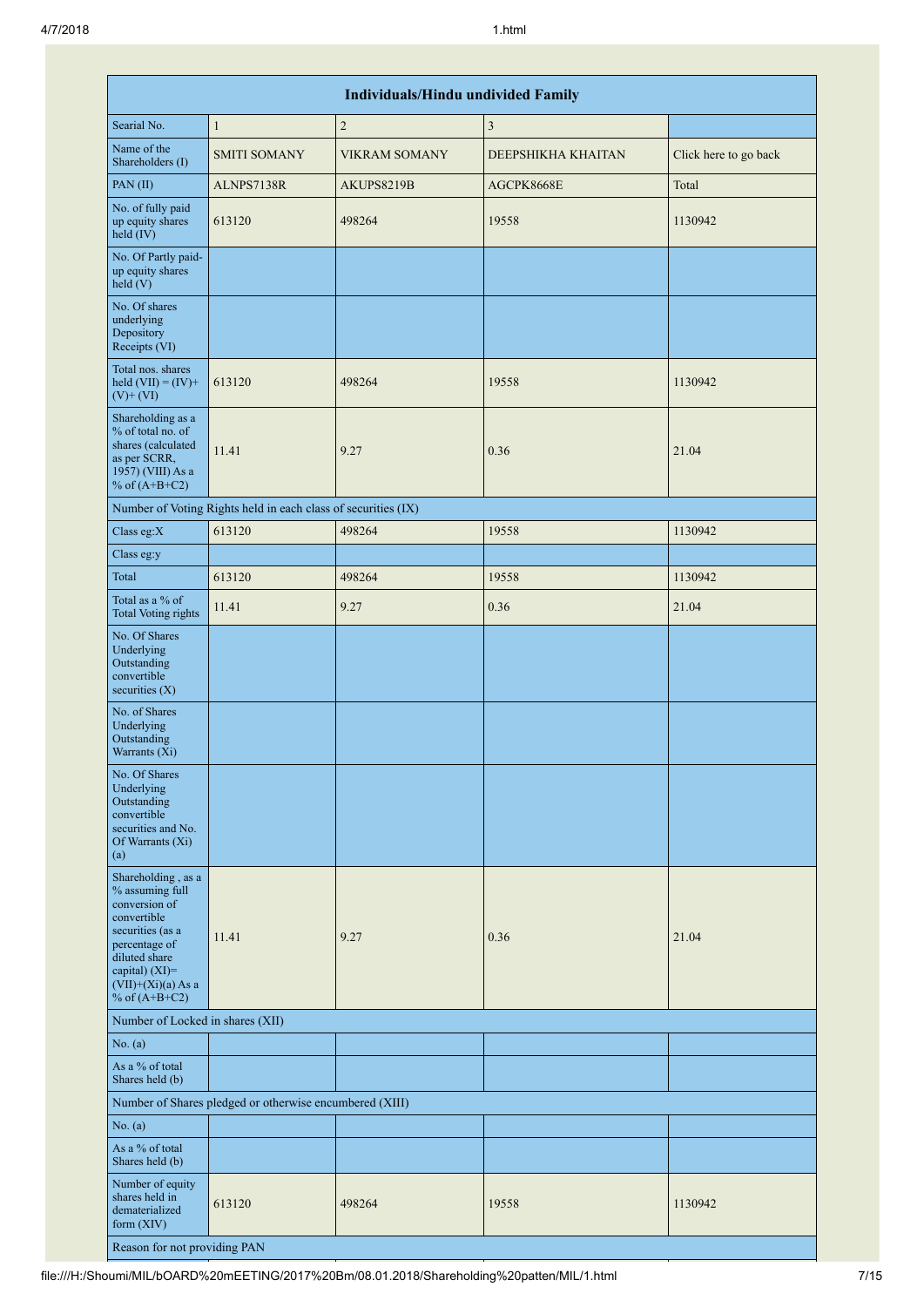| 4/7/2018 |                                 |  | .html |  |  |
|----------|---------------------------------|--|-------|--|--|
|          | Reason for not<br>providing PAN |  |       |  |  |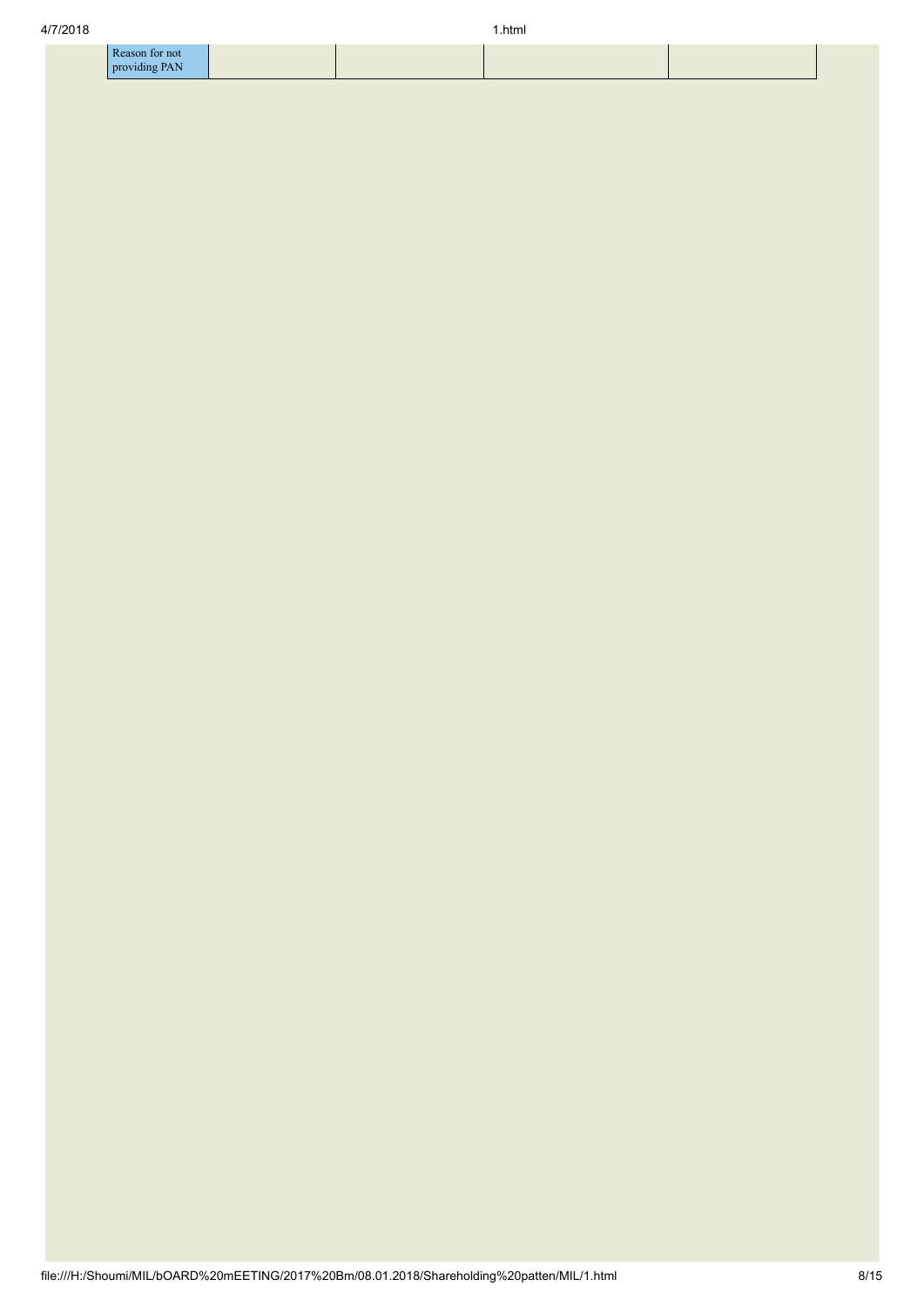| <b>Any Other (specify)</b>                                                                                                                                                              |                                              |                                                               |                                                 |                                                                  |                                                          |                             |  |  |  |  |  |
|-----------------------------------------------------------------------------------------------------------------------------------------------------------------------------------------|----------------------------------------------|---------------------------------------------------------------|-------------------------------------------------|------------------------------------------------------------------|----------------------------------------------------------|-----------------------------|--|--|--|--|--|
| Searial No.                                                                                                                                                                             | $\mathbf{1}$                                 | $\overline{2}$                                                | 3                                               | $\overline{4}$                                                   | $\sqrt{5}$                                               |                             |  |  |  |  |  |
| Category                                                                                                                                                                                | <b>Bodies</b><br>Corporate                   | <b>Bodies Corporate</b>                                       | <b>Bodies</b><br>Corporate                      | <b>Bodies Corporate</b>                                          | <b>Bodies Corporate</b>                                  | Click<br>here to<br>go back |  |  |  |  |  |
| Name of the<br>Shareholders (I)                                                                                                                                                         | <b>VIKRAM</b><br><b>INVESTMENT</b><br>CO.LTD | <b>MADHUSUDAN</b><br><b>HOLDINGS</b><br><b>LIMITED</b>        | <b>REKHA</b><br><b>COMMERCIAL</b><br><b>LTD</b> | <b>TRISURE</b><br><b>PROMOTIONS &amp;</b><br><b>TRADINGS LTD</b> | <b>SUVINAY TRADING</b><br>& INVESTMENT CO.<br><b>LTD</b> |                             |  |  |  |  |  |
| PAN(II)                                                                                                                                                                                 | AAACV8550B                                   | AABCM9199E                                                    | AABCR2773F                                      | AAACT9850G                                                       | AAECS4315B                                               | Total                       |  |  |  |  |  |
| No. of the<br>Shareholders (I)                                                                                                                                                          | $\mathbf{1}$                                 | $\mathbf{1}$                                                  | $\mathbf{1}$                                    | $\mathbf{1}$                                                     | $\mathbf{1}$                                             | 5                           |  |  |  |  |  |
| No. of fully paid<br>up equity shares<br>held (IV)                                                                                                                                      | 936640                                       | 440600                                                        | 266194                                          | 242200                                                           | 129710                                                   | 2015344                     |  |  |  |  |  |
| No. Of Partly paid-<br>up equity shares<br>held(V)                                                                                                                                      |                                              |                                                               |                                                 |                                                                  |                                                          |                             |  |  |  |  |  |
| No. Of shares<br>underlying<br>Depository<br>Receipts (VI)                                                                                                                              |                                              |                                                               |                                                 |                                                                  |                                                          |                             |  |  |  |  |  |
| Total nos. shares<br>held $(VII) = (IV) +$<br>$(V)+(VI)$                                                                                                                                | 936640                                       | 440600                                                        | 266194                                          | 242200                                                           | 129710                                                   | 2015344                     |  |  |  |  |  |
| Shareholding as a<br>% of total no. of<br>shares (calculated<br>as per SCRR,<br>1957) (VIII) As a<br>% of $(A+B+C2)$                                                                    | 17.43                                        | 8.2                                                           | 4.95                                            | 4.51                                                             | 2.41                                                     | 37.49                       |  |  |  |  |  |
|                                                                                                                                                                                         |                                              | Number of Voting Rights held in each class of securities (IX) |                                                 |                                                                  |                                                          |                             |  |  |  |  |  |
| Class eg: X                                                                                                                                                                             | 936640                                       | 440600                                                        | 266194                                          | 242200                                                           | 129710                                                   | 2015344                     |  |  |  |  |  |
| Class eg:y                                                                                                                                                                              |                                              |                                                               |                                                 |                                                                  |                                                          |                             |  |  |  |  |  |
| Total                                                                                                                                                                                   | 936640                                       | 440600                                                        | 266194                                          | 242200                                                           | 129710                                                   | 2015344                     |  |  |  |  |  |
| Total as a % of<br><b>Total Voting rights</b>                                                                                                                                           | 17.43                                        | 8.2                                                           | 4.95                                            | 4.51                                                             | 2.41                                                     | 37.49                       |  |  |  |  |  |
| No. Of Shares<br>Underlying<br>Outstanding<br>convertible<br>securities $(X)$                                                                                                           |                                              |                                                               |                                                 |                                                                  |                                                          |                             |  |  |  |  |  |
| No. of Shares<br>Underlying<br>Outstanding<br>Warrants (Xi)                                                                                                                             |                                              |                                                               |                                                 |                                                                  |                                                          |                             |  |  |  |  |  |
| No. Of Shares<br>Underlying<br>Outstanding<br>convertible<br>securities and No.<br>Of Warrants (Xi)<br>(a)                                                                              |                                              |                                                               |                                                 |                                                                  |                                                          |                             |  |  |  |  |  |
| Shareholding, as a<br>% assuming full<br>conversion of<br>convertible<br>securities (as a<br>percentage of<br>diluted share<br>capital) $(XI)$ =<br>$(VII)+(X)$ As a %<br>of $(A+B+C2)$ | 17.43                                        | 8.2                                                           | 4.95                                            | 4.51                                                             | 2.41                                                     | 37.49                       |  |  |  |  |  |
| Number of Locked in shares (XII)                                                                                                                                                        |                                              |                                                               |                                                 |                                                                  |                                                          |                             |  |  |  |  |  |
| No. $(a)$                                                                                                                                                                               |                                              |                                                               |                                                 |                                                                  |                                                          |                             |  |  |  |  |  |
| As a % of total<br>Shares held (b)                                                                                                                                                      |                                              |                                                               |                                                 |                                                                  |                                                          |                             |  |  |  |  |  |
|                                                                                                                                                                                         |                                              | Number of Shares pledged or otherwise encumbered (XIII)       |                                                 |                                                                  |                                                          |                             |  |  |  |  |  |
| No. $(a)$                                                                                                                                                                               |                                              |                                                               |                                                 |                                                                  |                                                          |                             |  |  |  |  |  |

H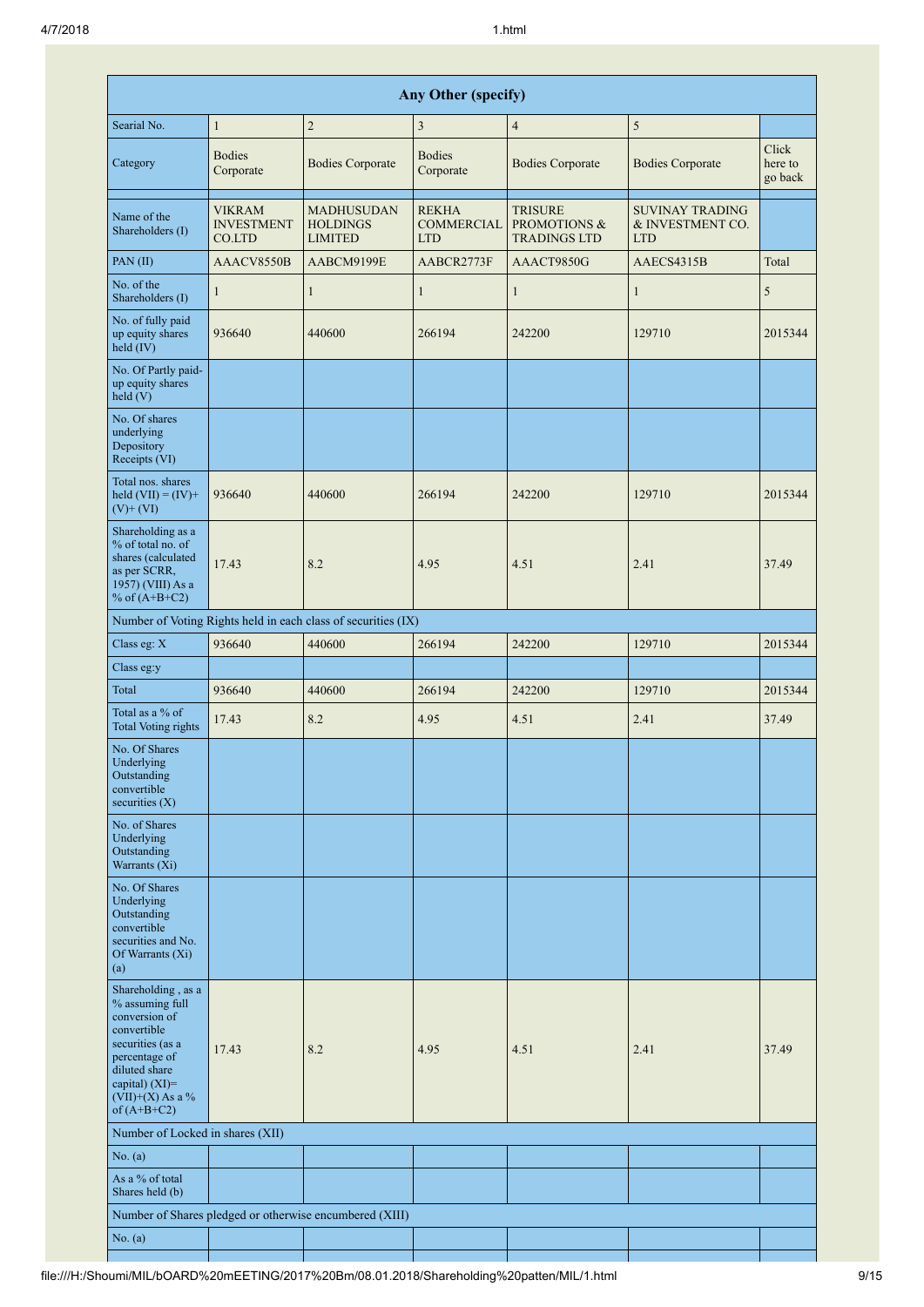| As a % of total<br>Shares held (b)                                   |        |        |        |        |        |         |
|----------------------------------------------------------------------|--------|--------|--------|--------|--------|---------|
| Number of equity<br>shares held in<br>dematerialized<br>form $(XIV)$ | 936640 | 440600 | 266194 | 242200 | 129710 | 2015344 |
| Reason for not<br>providing PAN                                      |        |        |        |        |        |         |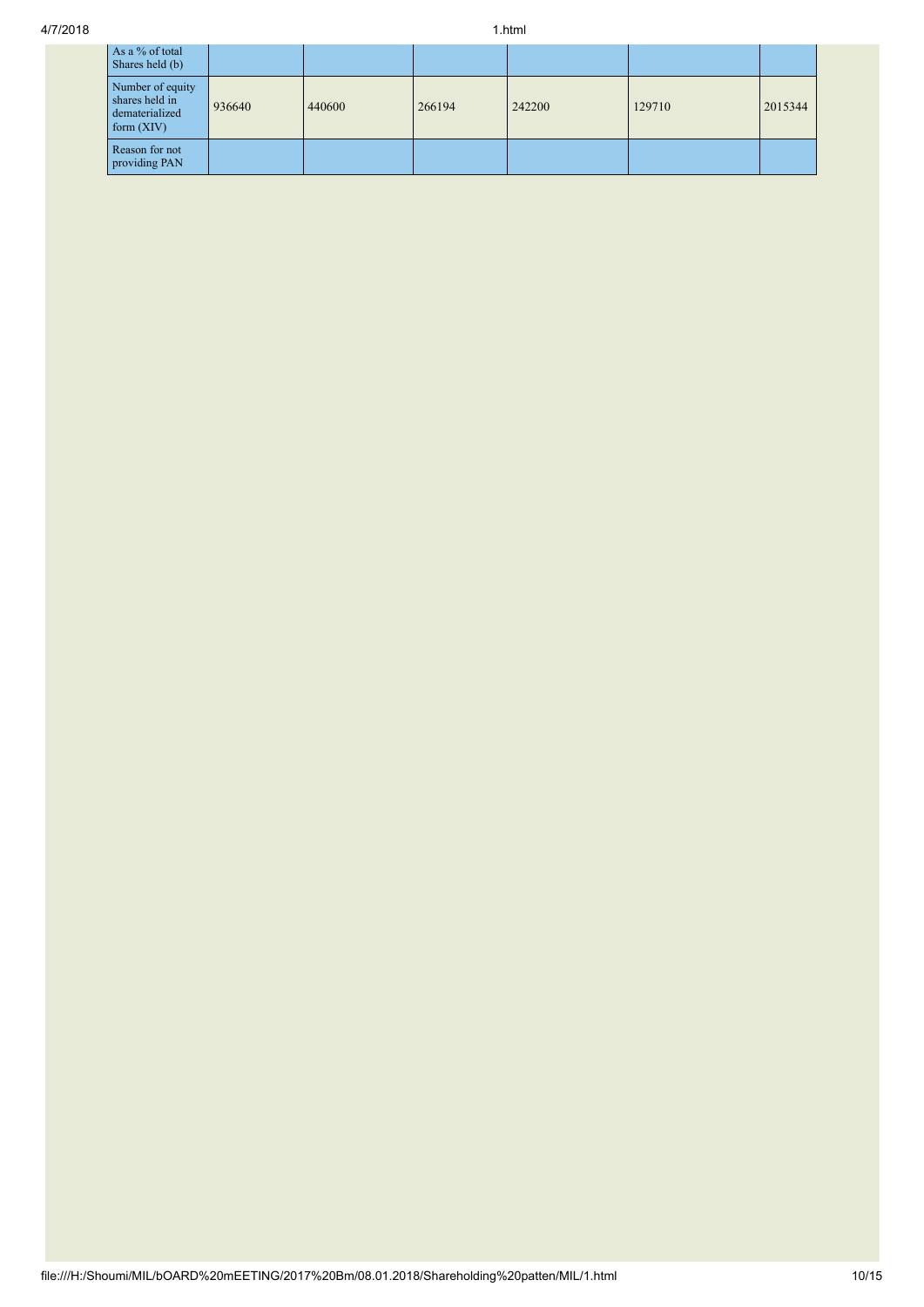|                                                                                                                                                                                         | <b>Insurance Companies</b>                                    |                                                         |                          |  |  |  |  |  |  |  |  |
|-----------------------------------------------------------------------------------------------------------------------------------------------------------------------------------------|---------------------------------------------------------------|---------------------------------------------------------|--------------------------|--|--|--|--|--|--|--|--|
| Searial No.                                                                                                                                                                             | $\mathbf{1}$                                                  | $\overline{2}$                                          |                          |  |  |  |  |  |  |  |  |
| Name of the<br>Shareholders (I)                                                                                                                                                         | LIFE INSURANCE CORPORATION OF<br><b>INDIA</b>                 | <b>GENERAL INSURANCE CORPORATION OF</b><br><b>INDIA</b> | Click here to go<br>back |  |  |  |  |  |  |  |  |
| PAN(II)                                                                                                                                                                                 | AAACL0582H                                                    | AAACG0615N                                              | Total                    |  |  |  |  |  |  |  |  |
| No. of fully paid<br>up equity shares<br>held (IV)                                                                                                                                      | 150029                                                        | 98948                                                   | 248977                   |  |  |  |  |  |  |  |  |
| No. Of Partly paid-<br>up equity shares<br>held(V)                                                                                                                                      |                                                               |                                                         |                          |  |  |  |  |  |  |  |  |
| No. Of shares<br>underlying<br>Depository<br>Receipts (VI)                                                                                                                              |                                                               |                                                         |                          |  |  |  |  |  |  |  |  |
| Total nos. shares<br>held $(VII) = (IV) +$<br>$(V)+(VI)$                                                                                                                                | 150029                                                        | 98948                                                   | 248977                   |  |  |  |  |  |  |  |  |
| Shareholding as a<br>% of total no. of<br>shares (calculated<br>as per SCRR,<br>1957) (VIII) As a<br>% of $(A+B+C2)$                                                                    | 2.79                                                          | 1.84                                                    | 4.63                     |  |  |  |  |  |  |  |  |
|                                                                                                                                                                                         | Number of Voting Rights held in each class of securities (IX) |                                                         |                          |  |  |  |  |  |  |  |  |
| Class eg: X                                                                                                                                                                             | 150029                                                        | 98948                                                   | 248977                   |  |  |  |  |  |  |  |  |
| Class eg:y                                                                                                                                                                              |                                                               |                                                         |                          |  |  |  |  |  |  |  |  |
| Total                                                                                                                                                                                   | 150029                                                        | 98948                                                   | 248977                   |  |  |  |  |  |  |  |  |
| Total as a % of<br><b>Total Voting rights</b>                                                                                                                                           | 2.79                                                          | 1.84                                                    | 4.63                     |  |  |  |  |  |  |  |  |
| No. Of Shares<br>Underlying<br>Outstanding<br>convertible<br>securities $(X)$                                                                                                           |                                                               |                                                         |                          |  |  |  |  |  |  |  |  |
| No. of Shares<br>Underlying<br>Outstanding<br>Warrants (Xi)                                                                                                                             |                                                               |                                                         |                          |  |  |  |  |  |  |  |  |
| No. Of Shares<br>Underlying<br>Outstanding<br>convertible<br>securities and No.<br>Of Warrants (Xi)<br>(a)                                                                              |                                                               |                                                         |                          |  |  |  |  |  |  |  |  |
| Shareholding, as a<br>% assuming full<br>conversion of<br>convertible<br>securities (as a<br>percentage of<br>diluted share<br>capital) $(XI)$ =<br>$(VII)+(X)$ As a %<br>of $(A+B+C2)$ | 2.79                                                          | 1.84                                                    | 4.63                     |  |  |  |  |  |  |  |  |
| Number of Locked in shares (XII)                                                                                                                                                        |                                                               |                                                         |                          |  |  |  |  |  |  |  |  |
| No. $(a)$                                                                                                                                                                               |                                                               |                                                         |                          |  |  |  |  |  |  |  |  |
| As a % of total<br>Shares held (b)                                                                                                                                                      |                                                               |                                                         |                          |  |  |  |  |  |  |  |  |
| Number of equity<br>shares held in<br>dematerialized<br>form $(XIV)$                                                                                                                    | 150029                                                        | 98948                                                   | 248977                   |  |  |  |  |  |  |  |  |
| Reason for not providing PAN                                                                                                                                                            |                                                               |                                                         |                          |  |  |  |  |  |  |  |  |
| Reason for not<br>providing PAN                                                                                                                                                         |                                                               |                                                         |                          |  |  |  |  |  |  |  |  |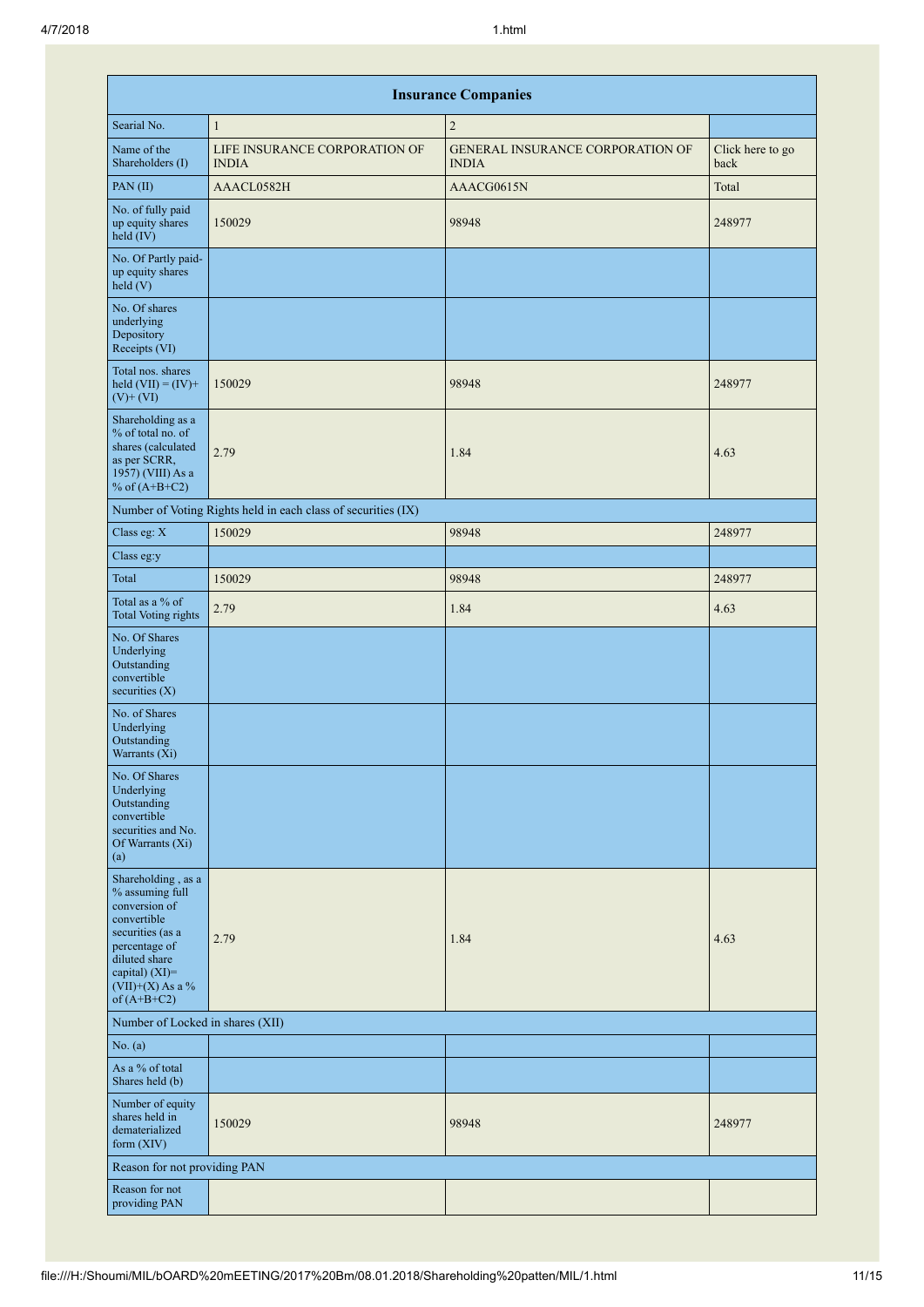| Individuals - ii. Individual shareholders holding nominal share capital in excess of Rs. 2 lakhs.                                                                                       |                                                               |                                     |                               |                         |                          |  |  |  |  |  |
|-----------------------------------------------------------------------------------------------------------------------------------------------------------------------------------------|---------------------------------------------------------------|-------------------------------------|-------------------------------|-------------------------|--------------------------|--|--|--|--|--|
| Searial No.                                                                                                                                                                             | $\mathbf{1}$                                                  | $\overline{c}$                      | $\overline{\mathbf{3}}$       | $\sqrt{4}$              |                          |  |  |  |  |  |
| Name of the<br>Shareholders (I)                                                                                                                                                         | <b>MANJU</b><br><b>BACHHAWAT</b>                              | <b>SAJAN KUMAR</b><br><b>PASARI</b> | <b>SAURAV</b><br><b>GUPTA</b> | Dipak Kanayalal<br>Shah | Click here to go<br>back |  |  |  |  |  |
| PAN(II)                                                                                                                                                                                 | AGRPB7777J                                                    | AFTPP9100J                          | ACYPG3120F                    | AVEPS4654B              | Total                    |  |  |  |  |  |
| No. of fully paid<br>up equity shares<br>held (IV)                                                                                                                                      | 92606                                                         | 128570                              | 106433                        | 54700                   | 382309                   |  |  |  |  |  |
| No. Of Partly paid-<br>up equity shares<br>held (V)                                                                                                                                     |                                                               |                                     |                               |                         |                          |  |  |  |  |  |
| No. Of shares<br>underlying<br>Depository<br>Receipts (VI)                                                                                                                              |                                                               |                                     |                               |                         |                          |  |  |  |  |  |
| Total nos. shares<br>held $(VII) = (IV) +$<br>$(V)+(VI)$                                                                                                                                | 92606                                                         | 128570                              | 106433                        | 54700                   | 382309                   |  |  |  |  |  |
| Shareholding as a<br>% of total no. of<br>shares (calculated<br>as per SCRR,<br>1957) (VIII) As a<br>% of $(A+B+C2)$                                                                    | 1.72                                                          | 2.39                                | 1.98                          | 1.02                    | 7.11                     |  |  |  |  |  |
|                                                                                                                                                                                         | Number of Voting Rights held in each class of securities (IX) |                                     |                               |                         |                          |  |  |  |  |  |
| Class eg: X                                                                                                                                                                             | 92606                                                         | 128570                              | 106433                        | 54700                   | 382309                   |  |  |  |  |  |
| Class eg:y                                                                                                                                                                              |                                                               |                                     |                               |                         |                          |  |  |  |  |  |
| Total                                                                                                                                                                                   | 92606                                                         | 128570                              | 106433                        | 54700                   | 382309                   |  |  |  |  |  |
| Total as a % of<br><b>Total Voting rights</b>                                                                                                                                           | 1.72                                                          | 2.39                                | 1.98                          | 1.02                    | 7.11                     |  |  |  |  |  |
| No. Of Shares<br>Underlying<br>Outstanding<br>convertible<br>securities $(X)$                                                                                                           |                                                               |                                     |                               |                         |                          |  |  |  |  |  |
| No. of Shares<br>Underlying<br>Outstanding<br>Warrants (Xi)                                                                                                                             |                                                               |                                     |                               |                         |                          |  |  |  |  |  |
| No. Of Shares<br>Underlying<br>Outstanding<br>convertible<br>securities and No.<br>Of Warrants (Xi)<br>(a)                                                                              |                                                               |                                     |                               |                         |                          |  |  |  |  |  |
| Shareholding, as a<br>% assuming full<br>conversion of<br>convertible<br>securities (as a<br>percentage of<br>diluted share<br>capital) $(XI)$ =<br>$(VII)+(X)$ As a %<br>of $(A+B+C2)$ | 1.72                                                          | 2.39                                | 1.98                          | 1.02                    | 7.11                     |  |  |  |  |  |
| Number of Locked in shares (XII)                                                                                                                                                        |                                                               |                                     |                               |                         |                          |  |  |  |  |  |
| No. $(a)$                                                                                                                                                                               |                                                               |                                     |                               |                         |                          |  |  |  |  |  |
| As a % of total<br>Shares held (b)                                                                                                                                                      |                                                               |                                     |                               |                         |                          |  |  |  |  |  |
| Number of equity<br>shares held in<br>dematerialized<br>form $(XIV)$                                                                                                                    | 92606                                                         | 128570                              | 106433                        | 54700                   | 382309                   |  |  |  |  |  |
| Reason for not providing PAN                                                                                                                                                            |                                                               |                                     |                               |                         |                          |  |  |  |  |  |
| Reason for not<br>providing PAN                                                                                                                                                         |                                                               |                                     |                               |                         |                          |  |  |  |  |  |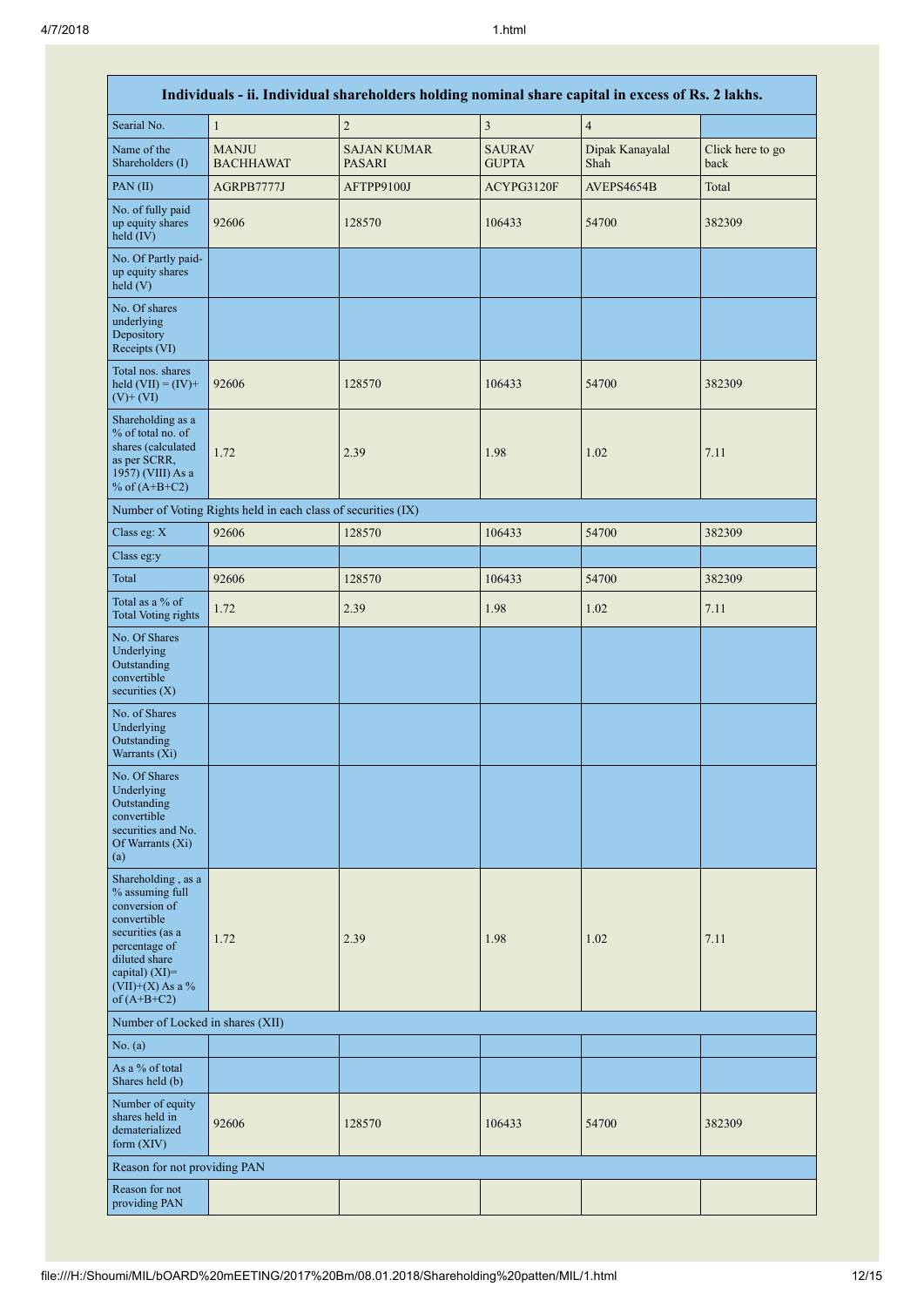| <b>Any Other (specify)</b>                                                                                                                                                              |                            |                                                               |                 |                       |            |                          |  |  |  |  |
|-----------------------------------------------------------------------------------------------------------------------------------------------------------------------------------------|----------------------------|---------------------------------------------------------------|-----------------|-----------------------|------------|--------------------------|--|--|--|--|
| Searial No.                                                                                                                                                                             | $\mathbf{1}$               | $\sqrt{2}$                                                    | 3               | $\overline{4}$        | 5          |                          |  |  |  |  |
| Category                                                                                                                                                                                | <b>Bodies</b><br>Corporate | <b>Bodies Corporate</b>                                       | $NRI-$<br>Repat | $NRI - Non-$<br>Repat | <b>HUF</b> |                          |  |  |  |  |
| Category / More<br>than 1 percentage                                                                                                                                                    | Category                   | More than 1 percentage of shareholding                        | Category        | Category              | Category   |                          |  |  |  |  |
| Name of the<br>Shareholders (I)                                                                                                                                                         |                            | S KUMAR AND SONS HOLDING<br><b>PVT LTD</b>                    |                 |                       |            | Click here to go<br>back |  |  |  |  |
| PAN(II)                                                                                                                                                                                 |                            | AADCS6754K                                                    |                 |                       |            | Total                    |  |  |  |  |
| No. of the<br>Shareholders (I)                                                                                                                                                          | 62                         | $\mathbf{1}$                                                  | 5               | 5                     | 56         | 128                      |  |  |  |  |
| No. of fully paid<br>up equity shares<br>$\text{held} (IV)$                                                                                                                             | 163763                     | 85000                                                         | 809             | 700                   | 36525      | 201797                   |  |  |  |  |
| No. Of Partly paid-<br>up equity shares<br>held (V)                                                                                                                                     |                            |                                                               |                 |                       |            |                          |  |  |  |  |
| No. Of shares<br>underlying<br>Depository<br>Receipts (VI)                                                                                                                              |                            |                                                               |                 |                       |            |                          |  |  |  |  |
| Total nos. shares<br>held $(VII) = (IV) +$<br>$(V)$ + $(VI)$                                                                                                                            | 163763                     | 85000                                                         | 809             | 700                   | 36525      | 201797                   |  |  |  |  |
| Shareholding as a<br>% of total no. of<br>shares (calculated<br>as per SCRR,<br>1957) (VIII) As a<br>% of $(A+B+C2)$                                                                    | 3.05                       | 1.58                                                          | 0.02            | 0.01                  | 0.68       | 3.76                     |  |  |  |  |
|                                                                                                                                                                                         |                            | Number of Voting Rights held in each class of securities (IX) |                 |                       |            |                          |  |  |  |  |
| Class eg: X                                                                                                                                                                             | 163763                     | 85000                                                         | 809             | 700                   | 36525      | 201797                   |  |  |  |  |
| Class eg:y                                                                                                                                                                              |                            |                                                               |                 |                       |            |                          |  |  |  |  |
| Total                                                                                                                                                                                   | 163763                     | 85000                                                         | 809             | 700                   | 36525      | 201797                   |  |  |  |  |
| Total as a % of<br><b>Total Voting rights</b>                                                                                                                                           | 3.05                       | 1.58                                                          | 0.02            | 0.01                  | 0.68       | 3.76                     |  |  |  |  |
| No. Of Shares<br>Underlying<br>Outstanding<br>convertible<br>securities $(X)$                                                                                                           |                            |                                                               |                 |                       |            |                          |  |  |  |  |
| No. of Shares<br>Underlying<br>Outstanding<br>Warrants (Xi)                                                                                                                             |                            |                                                               |                 |                       |            |                          |  |  |  |  |
| No. Of Shares<br>Underlying<br>Outstanding<br>convertible<br>securities and No.<br>Of Warrants (Xi)<br>(a)                                                                              |                            |                                                               |                 |                       |            |                          |  |  |  |  |
| Shareholding, as a<br>% assuming full<br>conversion of<br>convertible<br>securities (as a<br>percentage of<br>diluted share<br>capital) $(XI)$ =<br>$(VII)+(X)$ As a %<br>of $(A+B+C2)$ | 3.05                       | 1.58                                                          | 0.02            | 0.01                  | 0.68       | 3.76                     |  |  |  |  |
| Number of Locked in shares (XII)                                                                                                                                                        |                            |                                                               |                 |                       |            |                          |  |  |  |  |
| No. $(a)$<br>As a % of total                                                                                                                                                            |                            |                                                               |                 |                       |            |                          |  |  |  |  |
| Shares held (b)<br>Number of equity<br>shares held in<br>dematerialized<br>form (XIV)                                                                                                   | 155243                     | 85000                                                         | 409             | 350                   | 36275      | 192277                   |  |  |  |  |